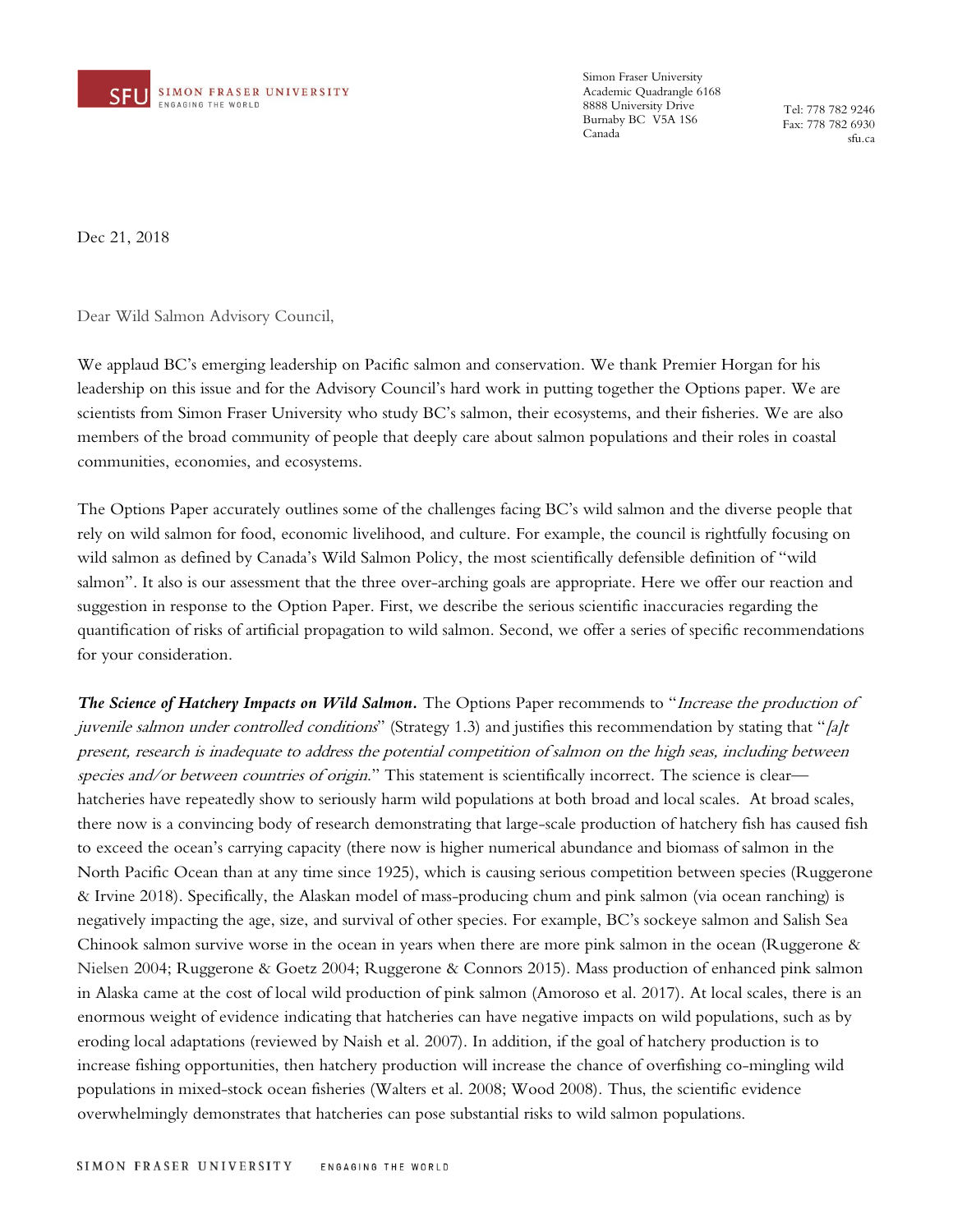

Fisheries and Oceans scientists recently completed their Science Advisory Report on hatcheries as related to Chinook Salmon (Withler et al. 2018). They found that higher levels of hatchery production posed greater genetic risks to wild salmon populations and recommended "[*i*]n establishing goals for each population, document tradeoffs between increased genetic risk to wild populations from hatchery production and increased abundance required to support other objectives" (Recommendation #4, page 52). We agree with this recommendation—there is a need to articulate and carefully consider the trade-offs with different types of hatchery propagation. For example, hatcheries might provide some additional fishing opportunities in some situations over the short-term, but this comes with serious risks to wild salmon over the long-term. Alternatively, if the foremost goal is to restore diminished wild salmon populations (Goal 1), hatcheries may play a temporary role in recovery of imperiled populations in some circumstances but only if such an approach is paired with harvest reductions (Naish et al. 2007; Waples et al. 2007; Fraser 2008).

• *Recommendation: Remove Strategy 1.3.* We agree completely with the Options Paper that BC "*needs to* learn from past efforts" (page 27). Based on the past, Strategy 1.3 would not help achieve Goal 1 of increasing the abundance of wild salmon, but rather would do the opposite – particularly when integrated with co-occurring mixed-stock fishing.

*Strategy 1.1. Protect critical salmonid habitat from loss or degradation.* **We applaud that this is the first strategy listed** in the Options paper. Indeed, "[r]estoring spawning and rearing habitats disturbed by weather events and human activity is often expensive, time consuming and complicated', and we would add, may not be feasible. Thus, protection of BC's salmon habitat is a top priority. Some of the challenges that salmon are experiencing today are the legacy of historic and on-going human impacts on their spawning and rearing habitat. For example, the negative effects of logging on coho salmon weren't realized until 20 years after logging was abated (Tschaplinkski & Pike 2017). We agree with the committee's suggested approaches to habitat protection, but also suggest stronger measures be undertaken.

• *Recommendation: Create a strong network of Tribal Parks for Salmon*. These watershed conservation areas would restrict large-scale industrial activities that have repeatedly been shown to damage salmon habitats (e.g., large-scale mining, clear-cut forestry, urban development) but not restrict other uses of the land (e.g., hunting, fishing). We suggest that these protected areas should be co-designed and co-managed by indigenous groups, following the model of other recently developed Tribal Parks.

*Strategy 2. Support and encourage greater community engagement with wild salmon.* **We agree that there is a need to** continue to maintain the connections between wild salmon and BC's communities.

• *Recommendation: Create a BC holiday that is a tribute to salmon*. There are many local celebrations of salmon as they return to spawn (e.g., First Salmon ceremonies) or migrate out to the ocean (e.g., Invisible Migration Ceremonies of the Skeena River). BC could embrace salmon as part of their heritage and future by designating an official BC holiday for wild salmon.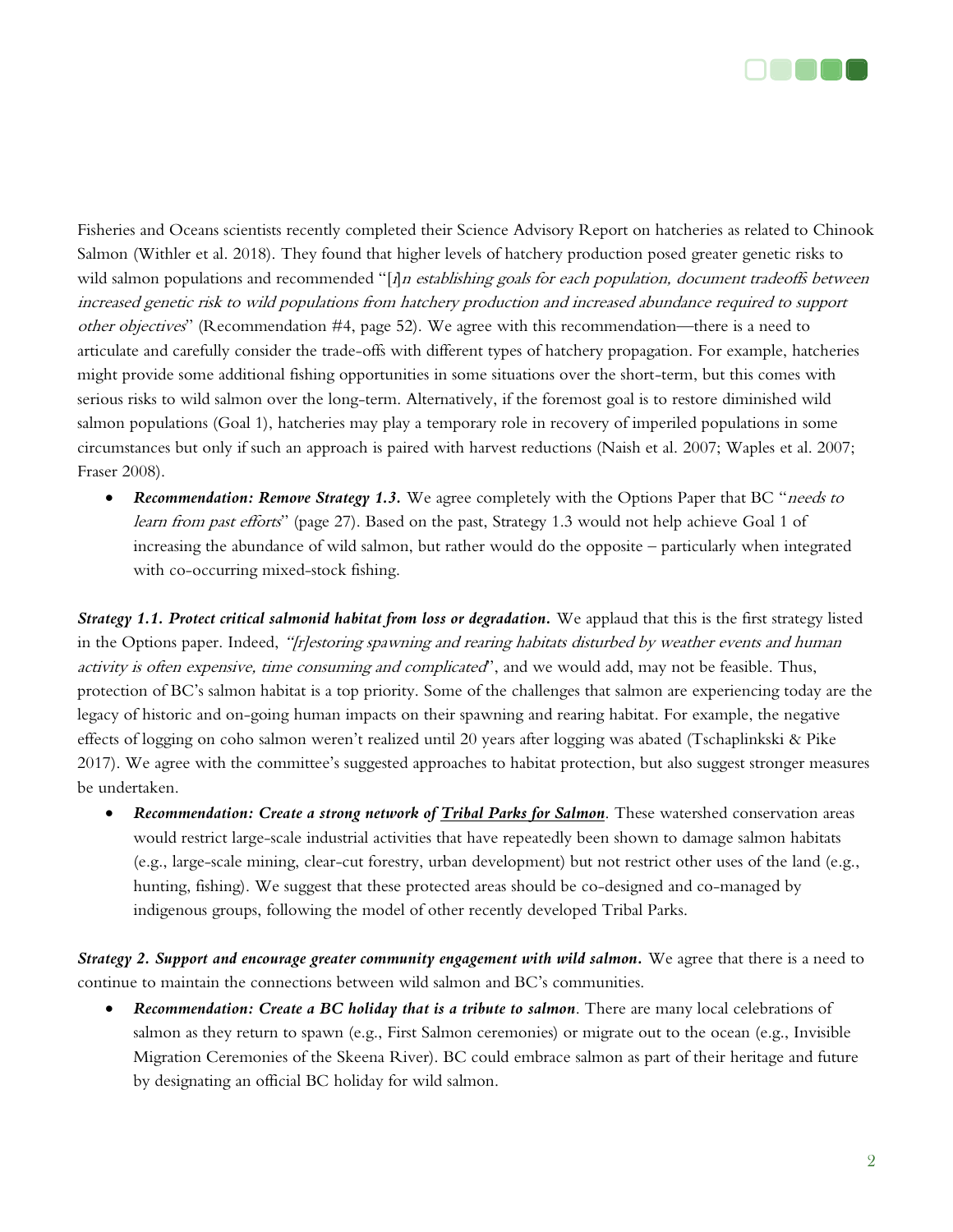

**Strategy 2.** There is hard work to be done to assess the different values, objectives, and goals associated with wild salmon conservation. While we generally agree that the three over-arching goals may be win-win-wins in many cases, there are other cases where there are trade-offs among objectives.

• *Recommendation:* Use stakeholder consultations and meetings to define and operationalize a diverse set of long-term goals and priorities (including treaties and FSC rights) that will help a flexible co-management framework to better navigate and balance potential trade-offs between the diversity of goals and stakeholders that rely on wild salmon.

*Strategy 3. Protect and enhance the economic, social and cultural benefits that accrue to BC communities from wild salmon and other seafood resources.* We agree that there is a need to protect and enhance the benefits from wild salmon and other resources. However, we believe that there is a need to consider a broader diversity of the economic benefits and opportunities offered by salmon.

• *Recommendation: Diversify BC's salmon economy.* Salmon can provide economic benefits to BC that beyond commercial and recreational fishing. For example, salmon tourism (recommendation 3.4) should also include interactive experiences with salmon (e.g., snorkeling with salmon) and for viewing wildlife like eagles and bears that gather to feed on salmon. Thus, there is a need to support community initiatives that diversify BC's salmon economy and to support training and educational opportunities, particularly for the next generation of Indigenous and non-Indigenous youth.

We appreciate the opportunity to engage on such an important issue facing British Columbians, and hope that you carefully consider our recommendations. We recognize the remarkable expertise and experience offered by the Advisory Council in salmon fisheries and management. It would also be worth considering whether independent scientists such as ourselves might also be able to contribute to help making BC's wild salmon strategy be based on the best-available science. We are interested in further engagement in this process.

Thank you for your hard work and dedication towards sustaining BC's wild salmon.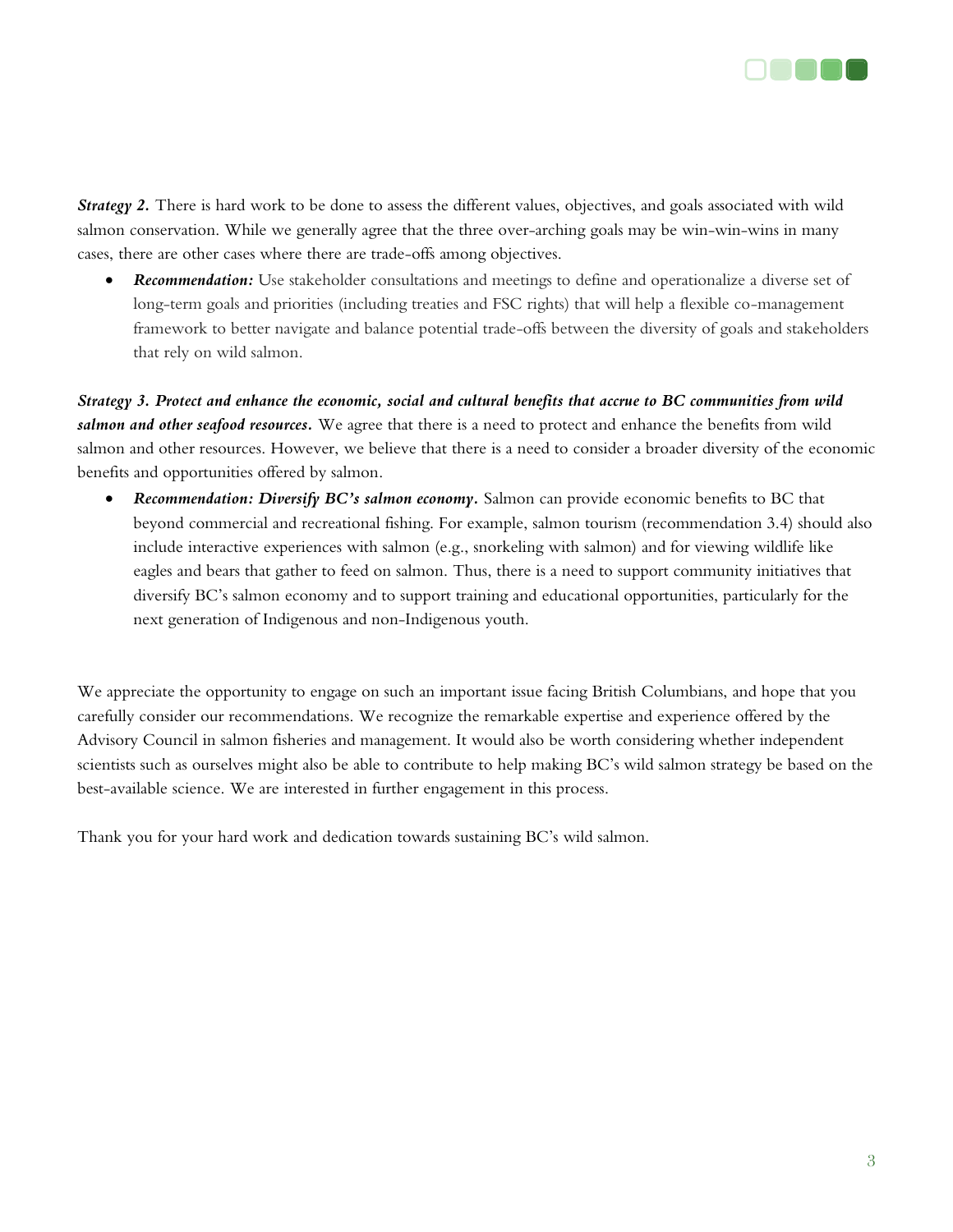

## Sincerely,

Dr. Jonathan W. Moore, Associate Professor

Dr. John Reynolds, Professor

Colin Bailey, PhD candidate

Allison Dennert, PhD candidate

Michael Price, PhD candidate

Dr. Kyle Wilson, postdoctoral fellow